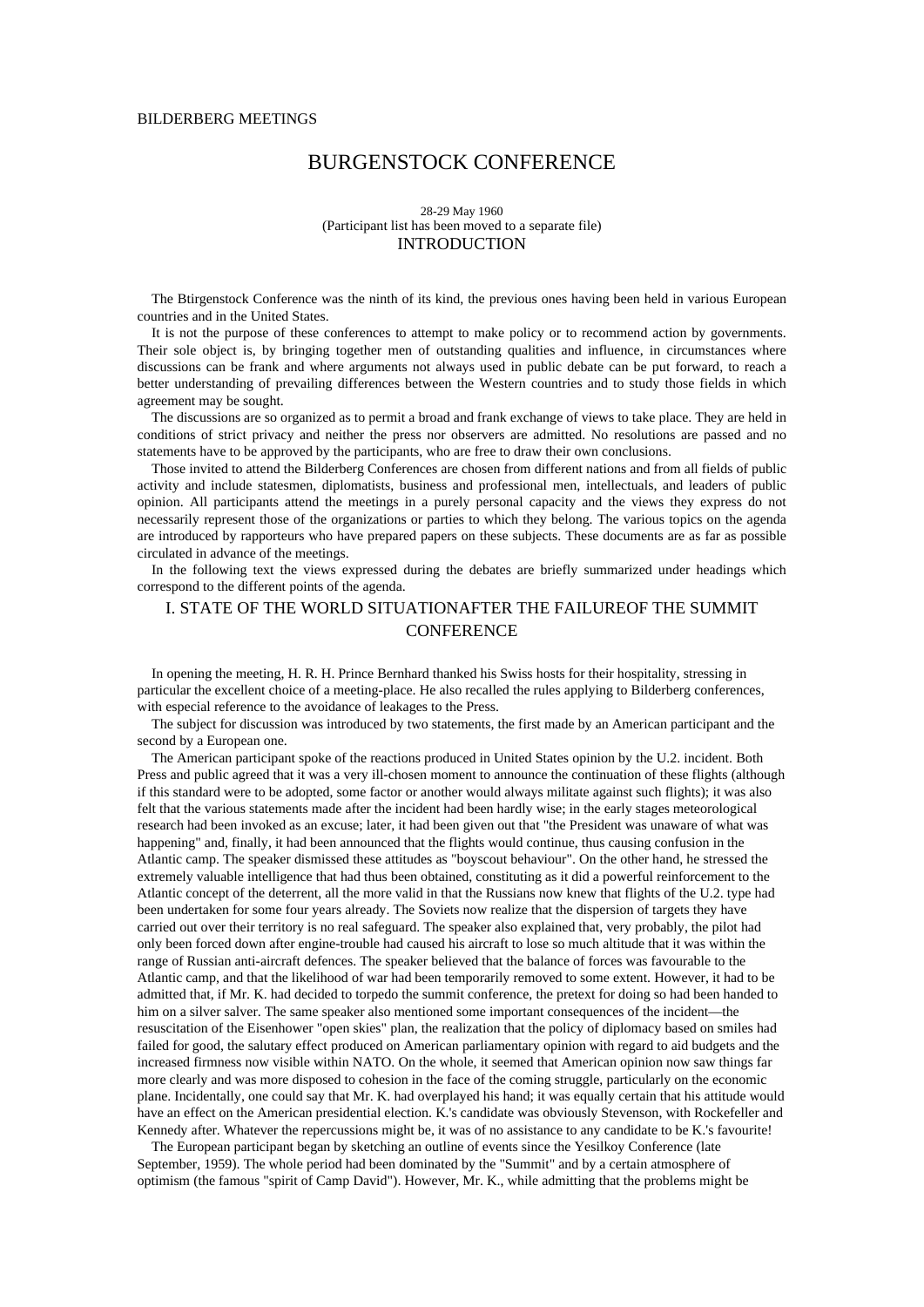solved in not one, but a series of conferences, had blown hot and cold. For his own part, the speaker had never ceased to believe that progress had been very slight (disarmament, nuclear tests) and that, when it came to the essential problem—Berlin—there had been no progress at all. Public optimism was based on the idea of a Krushchev who was the enemy of the Stalinists and who needed a period of peace in order to carry out his five-year plan, without forgetting the threatening shadow of China on the horizon. In the face of this optimism, it could be asserted that the thaw that had occurred inside Russia had left the doctrine intact, and had been accompanied by a more aggressive attitude towards other countries. It was clear that Mr. K.'s aim was to appeal to the populations of the West and of the world over the heads of their governments, in the hope of making the former revolt against the latter.

As for the U.2. incident itself, two theories were possible: -either Mr. K. had realized, as a result of his trips abroad, that the summit conference was bound to end in

failure, and had wished to avoid this in order not to be forced to carry out immediately his threats (a separate peace treaty with Germany, etc.), -or he expects his technicians to produce some decisive military novelty in the near future, which would put him

in a better bargaining position.

It might also be true that he does not know what to do for the moment and needs time for thought.

We must therefore make the best use of the breathing-space allotted to us. In this connection, the speaker feared that further smiles from Mr. K. might revive "optimism", with its attendant dangers. One positive element, in any event, was the abandonment of the idea that the "Summit" was a panacea. The speaker thought that the West needed a success in the field of military technology.

In the course of the discussion, a British speaker, who attempted to describe the prevailing sentiment in his country (although his views were not entirely shared by another British participant) showed a certain optimism in spite of appearances. He thought the failure of the summit was due rather to errors of judgment both in Washington and Moscow, and pointed out that a certain moderation had not entirely disappeared from East-West relations (the C 47 affair in East Germany, Mr. Gromyko's attitude in the Security Council, and the fact that the experts were continuing their Geneva talks).

The facts which had led the parties to seek a solution remained unchanged. The speaker was in favour of continued peacemaking efforts by the West, and, in this connection, recommended the admission of communist China to the United Nations. He also stressed the risk to the West of waging an all-out economic war on the battlefield of the under-developed countries. He said that British public opinion was in increasing doubt about the wisdom of American leadership, while realizing the West's increasing need of American military strength: the consequence was an ever stronger tendency within NATO in favour of greater European influence on that organization. At the same time, British public opinion was coming closer to that of the Continent.

Several participants mentioned the favourable effects that recent events had had on Western public opinion. There was evidence of greater realism and a greater belief in the value of traditional diplomatic methods,

One had also to bear firmly in mind that it is Mr. K. who has given the current initiative and the style to the cold war, a fact that does not call for either optimism or pessimism on our part but simply for an extreme flexibility of attitude, as both camps still seemed to agree that a total war was improbable.

Several participants spoke of the reasons that had, in their opinion, led Mr. K. to torpedo the conference before it even began. Some speakers maintained that the pressure exerted on Mr. K. within the Soviet Union was not imaginary, but appreciable: it came, not so much, or not only, from the military, but also from certain members of the Central Committee who would be ready to attack their leader if the expected results of his spectacular travels abroad failed to materialize soon (cf. the recent reshuffling of the Secretariat of the Soviet Communist Party). It should not be forgotten either that Mr. K. is a highly-conceited individual, and it may be that he expected to be called to the telephone by Ike immediately after the U.2. incident. Another cause for concern is that he has no idea how the West will react to his behaviour (for instance, his harbouring of illusions about the possible effects of his attitude towards the American elections). He will never be content until he has legaized his country's wartime conquests; and from this point of view, the German treaty is, and will remain, his chief objective—hence the permanent validity of his ultimatum. Perhaps the outcome will be the convening by the USSR, after the American elections, of a general peace conference of all the ex-belligerents, including the "two Germanies". As the West will not give in to such a demand a separate treaty will be signed; and nothing dramatic will happen in Berlin, which will, rather, be slowly strangled.

The West, then must draw up as accurate a balance-sheet of the situation as possible. Once this had been done, there could be two alternatives—either to offer the Russians solutions that they found acceptable, or to bring forcible pressure to bear on them. One of the speakers described this choice as tragic and inextricable.

Another speaker went further in his analysis of the internal situation in Russia. He pointed out that, from the point of view of pure doctrine, Mr. K. had shown himself to be a "heretic" when he declared, at the XXth Congress, that war was not inevitable. (This opinion as to heresy was not generally shared, however). The same speaker also said that the problems raised for the Soviet world by co-existence were just as numerous as those of the cold war: among other things, the Soviet people was nowadays less inclined to accept sacrifices than it had been when it believed itself to be encircled by capitalists; and its natural sympathy for foreigners was on the increase.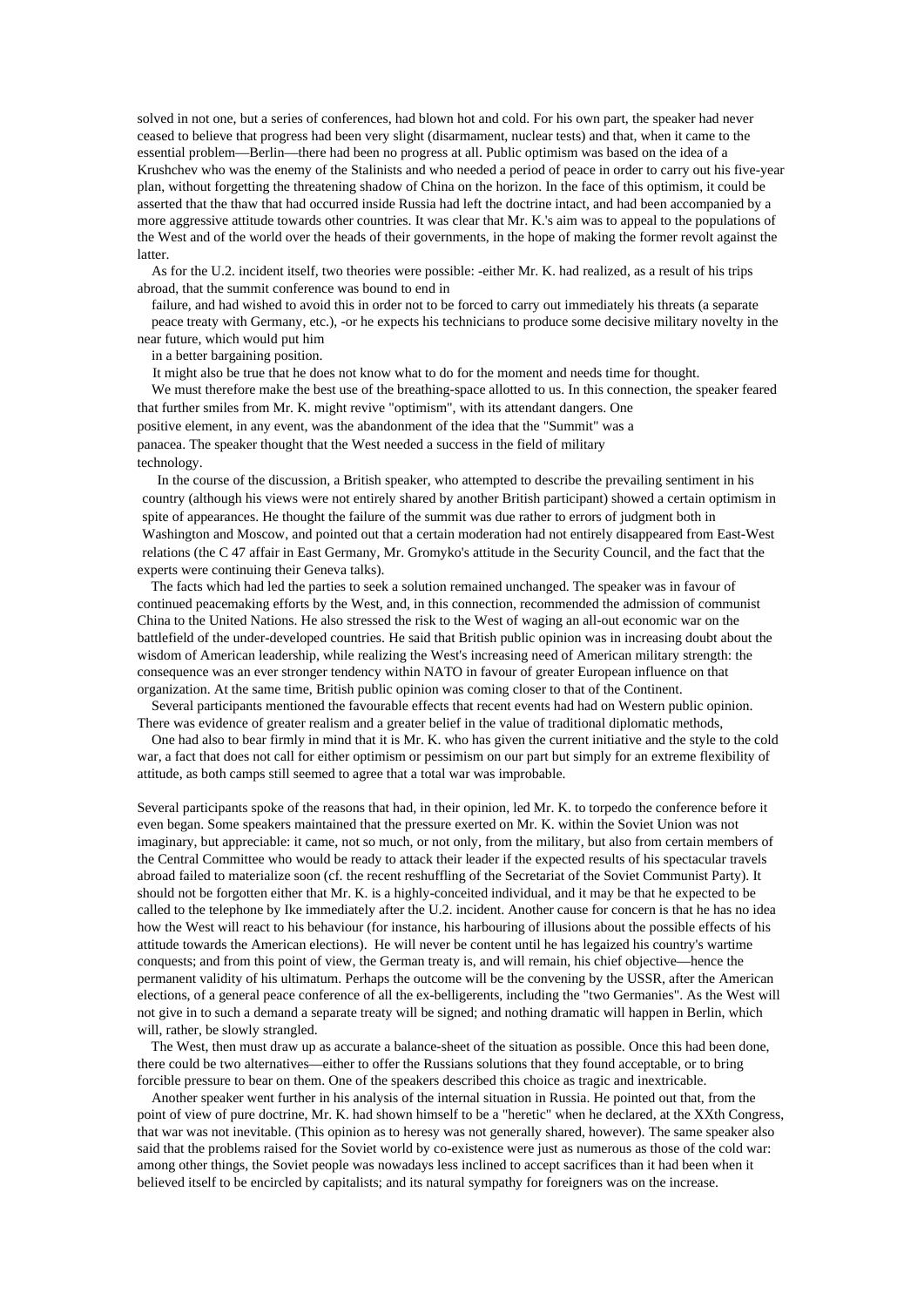Mr. K. himself had encouraged this attitude, to the great annoyance of the communists in Africa and Asia. It was also a striking fact that, until President Eisenhower's press conference of 11 May, Mr. K.'s tone had been relatively moderate. It was certain that the reaction in the USSR against the thaw had grown stronger as the American statements had succeeded each other. The West should know how to analyse the determining factors in its own attitude.

If one looked to the future, said the speaker, two questions arose:

#### a) did we really want another summit conference?

b) if so, what should we do to make it a success? However, before replying to the second question, the speaker mentioned several drawbacks which, according to him, were characteristic of summit-conference diplomacy. The problems of to-day were of such a nature that they required specialized technical knowledge on the part of the negotiators of a kind not to be expected in heads of State. And what was to be done if the conference failed? An ambassador who failed in his negotiations could be recalled; a Cabinet minister could fall; but when heads of State reached a deadlock, there could be no solution. Then there were factors of a personal order, states of mind and of health which, in negotiations between heads of State, might assume exaggerated proportions. The speaker expressed his preference for the diplomatic method combined with a firm but flexible position—firm, inasmuch as we should harbour no illusions about the possibility of reaching a true compromise with the communist world; but flexible, because the West should make a greater effort of imagination than it had in the past. In particular, the attitude traditionally adopted by the diplomats— Geneva was a case in point—of refusing to base a discussion on a note prepared by the other side, should be toned down.

It was certain that the West could learn a lesson from recent events by trying to lessen its own internal conflicts (this had led to the recent British turning towards Europe).

The speakers were unanimous in thinking that there could be no question of yielding over Berlin; on the other hand, several thought that we should not reject a solution which would enable the Russians to save face. In this context, we should avoid "playing with fire" as far as possible.

Several speakers returned to the idea of a "balance-sheet", and defined the task of the West, in the near future, as being the careful elaboration of a position on the Berlin issue, to counter any intransigence on the Russian part. At the same time, counter-measures should be worked out in preparation for a new diplomatic offensive.

One participant pointed out that Mr. K.'s heresy with regard to the permanent aims of communism had consisted—if such had really been his purpose —in promoting higher living standards and in relaxing military tension. It might be that, faced with the danger of a crisis caused by the impossibility of keeping these promises, the Soviet leaders had found it expedient to return to the cold war in order to avoid coming under pressure. As the initiative has always belonged to them, it was still time for the West to change this state of things by holding a bayonet to the Russians' throats (for example, by suggesting the implementation of the measures formerly agreed on at Yalta).

It should also be remembered that Mr. K. was a tired man, and that his state of health might have exacerbated the ambitions of those who surrounded him and upon whom he must depend. An American participant, who failed to agree with his country's rapporteur, drew negative conclusions from the recent events: if one considered, he said, that an effort had been made by those responsible for American political life in order to make public opinion more conscious of the implications of the last world war, the shock produced by the summit failure had brought to the surface again all the negative elements which were stern and unbending in their approach. This fact was aggravated by the opening of the electoral battle at a time when there should be serious soul-searching so that the United States could define a long-term, constructive policy in concert with its allies. However, as another American participant remarked, the Congress was now far more disposed to accept the executive's request for funds in order to strengthen the defence potential of the free world. He did not believe that we were faced with a rebirth of isolationism. The American Congress would doubtless be prepared to favour new and positive steps, both in the United Nations and in NATO.

It appeared clear that Eastern and Western policies would continue, the first attempting to widen the scope of communist domination, the second to defend the cause of freedom. The hardened attitude of communist parties in the Western countries showed that, for some time past, there had no longer been any illusions in the East about the results that could have been obtained at the summit (it is a fact that Mr. K. had committed himself to a considerable extent with regard to the East German Government). In the light of this situation, the West should show signs of strength and move towards a positive policy, seizing all opportunities of negotiation that might present themselves once a clear picture had been formed.

One participant, returning to a previous speech, stressed the fact that the United States was not trying to impose its leadership on the West. On the other hand, he quoted some examples of a recent past during which events had driven the U.S. to take the initiative—the reconstruction of Europe after the war, the Korean crisis, the Berlin airlift, and Atlantic collaboration. The speaker did not wish to go into detail about cases where the initiative certainly did not come from Washington, such as action in the Arab countries and Suez. In this connection, one might wonder whether the development of events had not demonstrated that the United States had not perhaps been entirely wrong, either at the beginning or even later. It might, however, be true to say that the United States had too easily yielded to allied pressure in admitting the possibility of a summit conference.

On this score, an American participant warned representatives of the other Atlantic powers against showing undue defiance of the Americans, who could, after all, conceivably reach an understanding with the Russians in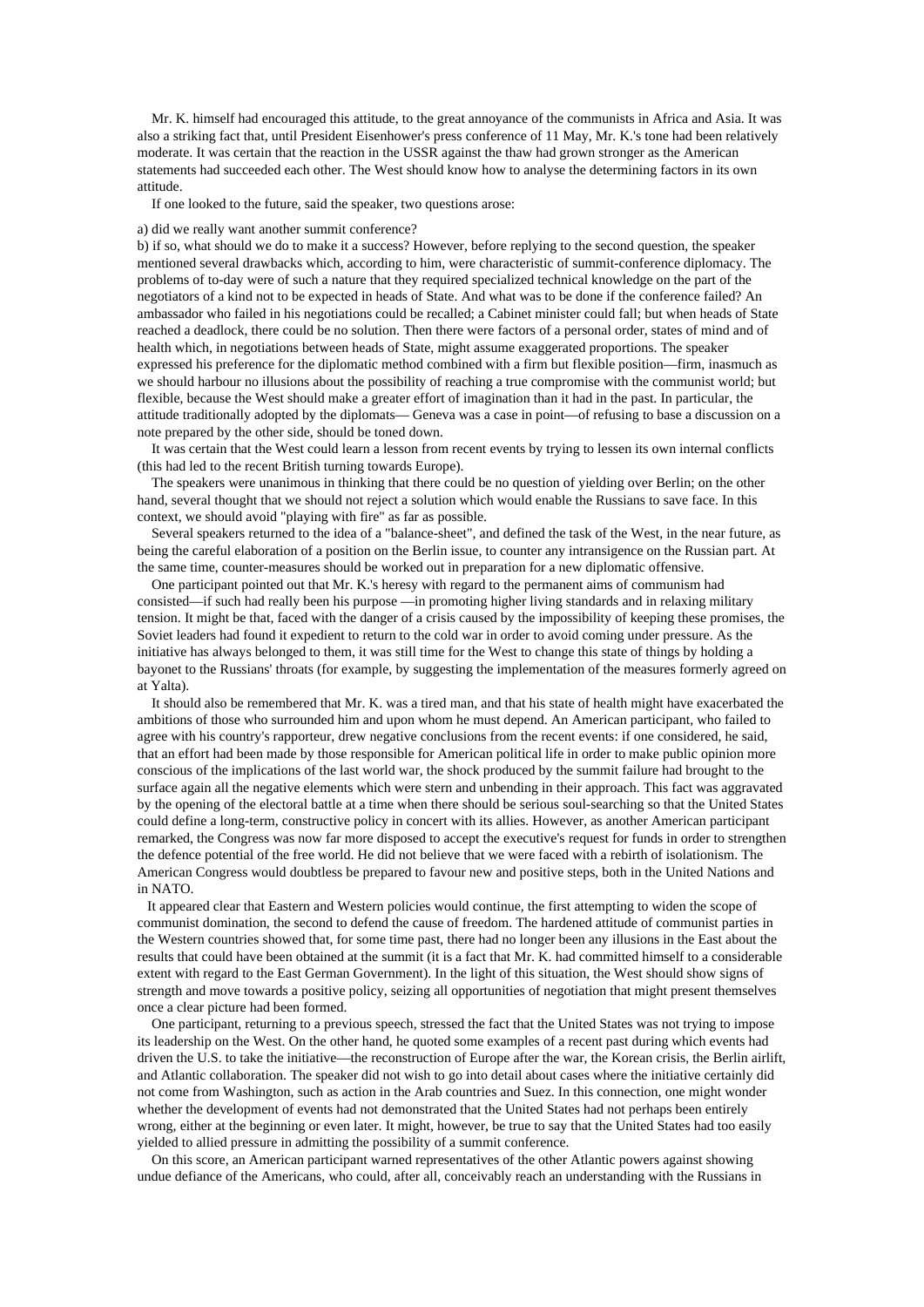disregard of the interests of the rest of the world. He also recommended a clear Western declaration on Berlin, guaranteeing the former status, for example.

Another American participant thought that perhaps not enough attention had been paid by either side to what could be done in the matter of extending arms control. There might be common ground here for East and West, who could combine to banish fear and devote increased resources to raising the general standard of living.

One of the participants was requested to sum up the main issues in the discussion. He found that there were three:

- 1 Was Mr. K. an heretic, or not?<br>2 What should we do about Berl
- What should we do about Berlin?
- 3 What should we think about American leadership?

Although opinions were divided on the first point, it could not be denied that something new had happened to the Soviet way of thinking since their new leader came upon the scene: a Russian public opinion was beginning to grow up, and it was counter to the notion of a police state, which was the doctrinal position. Mr. K. was playing a deep game, and one could not predict what would happen. On the Berlin problem, it was clear that we had reached a deadlock from which it would be difficult to extricate ourselves. We should not dismiss the idea of a compromise, but the USSR would have in return, not only to make concessions, but to make such concessions as were apparent to the man in the street. On the third point, the speaker said that, rather than speaking of leadership, the West should concert its efforts so as to be ready for the next "sale coup" which might come from the East. It would, however, be better still if the latter received a warning in the shape of new Western initiatives, and, in this respect, the failure of the summit conference had opened up new perspectives.

## II. NEW POLITICAL AND ECONOMIC DEVELOPMENTS IN THE WESTERN WORLD

Discussion under this heading was mainly concerned with the problems raised by the development of the European Community of the Six and the creation of the European Free Trade Association of the Seven, and with the American attitude to these problems with the scope of developing world trade. The discussion was introduced by three papers — one by a participant from one of the Six countries, the second by a participant from one of the Seven countries and a third document drafted by an American expert.

In the first report, after stressing the interest of strengthening economic cooperation within the Atlantic framework,—especially towards the underdeveloped countries—the author recalled the history of the Community of the Six (E.C.S.C., Euratom, E.E.C.) from the beginning until the recent steps taken to implement the E.E.C. The report also discussed the liberal policy envisaged by the European Common Market with regard to the rest of the world, and the difficulties which arose in deciding on a common policy for agriculture, transports and monopolies. It was also pointed out that the Treaty was based on the solidarity of Europe and certain African territories, a fact which raised the problems of the relations between other African territories and the Community. Most of the report was devoted to the external relations of the Community: a common Customs tariff (which would represent a considerable decrease for France and Italy, and an increase for the Benelux countries and Germany), and a current proposal for a 20% reduction in this tariff with respect to countries outside the Community. Reference was made to the British effort to set up a wide free trade area and to the attitude of the Six, who insisted on the obligations the member countries had imposed on themselves and which found no counterpart in the British proposals. The fundamental factor was the willingness of the Six to carry out a common policy in a number of fields. Finally, there was a new fact—the appearance of a balance of payments deficit in the United States, which made that country far more sensitive to anything that resembled discrimination against it. The rapporteur recalled the studies now being undertaken for setting up a new organization to replace the O.E.E.C. (the Twenty plus the E.E.C.). He also spoke of the political aspects of co-operation between the Six and present schemes to strengthen the community (election of the Assembly by universal suffrage, reinforcement of its powers, co-operation in foreign policy and the merging and strengthening of the three existing executives).

The second report, that by a participant from one of the Seven countries, described how that group was brought about by the failure of discussions on the free trade area at the end of 1958 and the rejection of economic isolationism— agreements between individual members of the Seven and the E.E.C. constituting an insufficient palliative. It was true that the alliance of the Seven looked like a counter-measure against the E.E.C. but the Seven insisted on their willingness one day to promote large-scale European economic integration.

The system of the European Free Trade Association was that of a classic free trade area as defined in the G.A.T.T. It left intact the sovereign rights of the member States, although it was recognized that certain decisions could be taken by a vote of the majority. If this new arrangement was less detailed than that of the Six, it was partly because the Contracting Parties did not wish to lay down, from the beginning, lines of conduct concerning concrete problems that would arise in the future; the whole approach was a pragmatic one.

Just as the previous report had insisted on the positive external policy of the E.E.C., this one devoted several pages to the prospects opened up by the European Free Trade Association: the maintenance and development of intra-European trade, sufficient communication between the two groups to avoid double investment (this being true also for transatlantic investors) and an attempt at something more than the mere concept of co-existence (the rapporteur stated, in this connection, that 46% of intra-European trade took place between the two groups). The author also said that the very wide formula adopted by the European Free Trade Association would allow the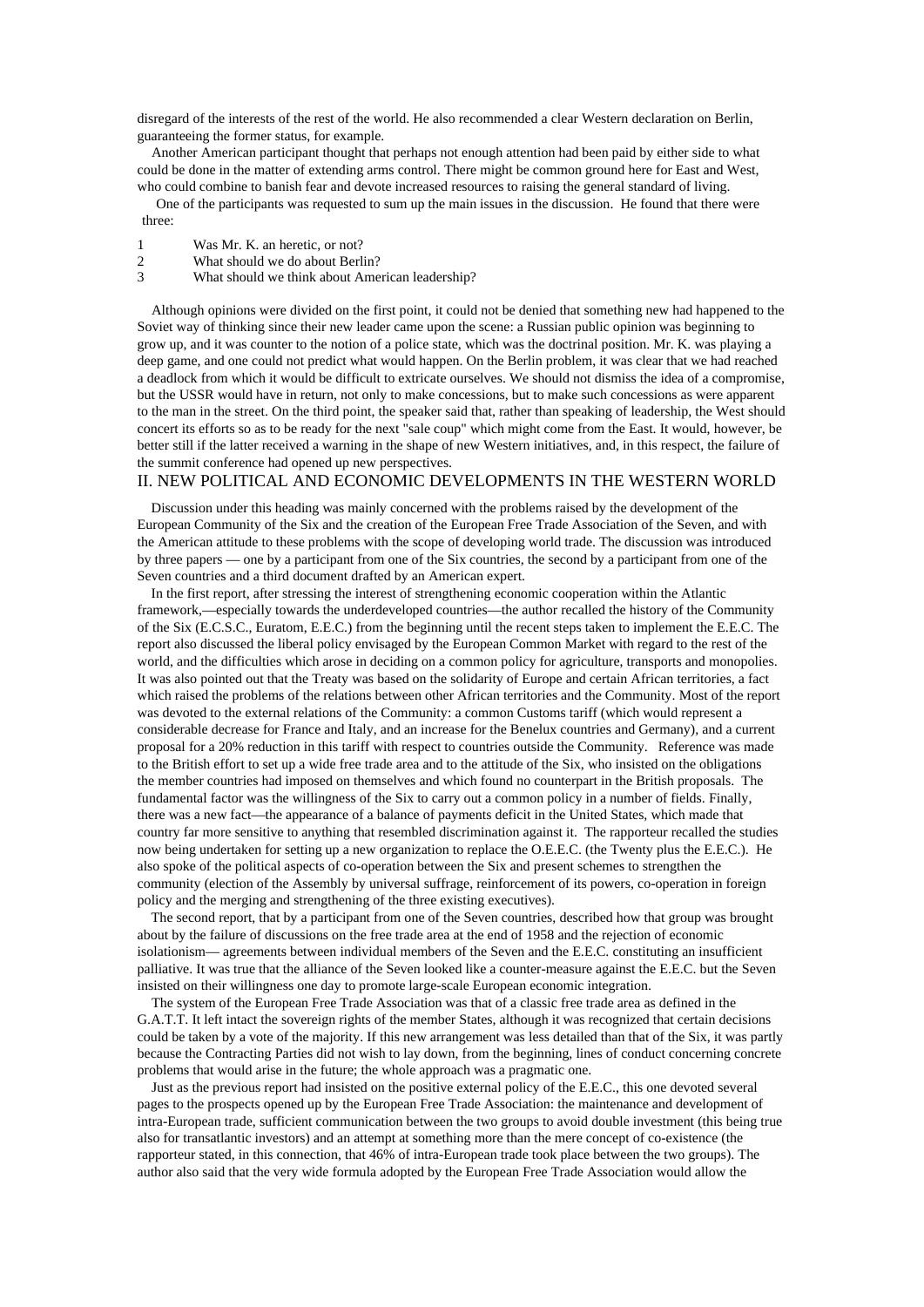E.E.C. to participate in it without losing its own characteristics, and especially its political aims. In conclusion, the speaker mentioned certain points: the acceptance of the reality of the E.E.C. by the members of the Association, their conclusion that new channels could be explored in the search for a general European solution, the avoidance of any pressure by one group on the other, and the development of world trade and aid to under-developed countries. The author of the American paper also went back to the past, recalling the American attitude to Europe since 1945. The two main objectives of the United States had been to get the European economy working again as rapidly as possible and to integrate Germany into that pattern. The Marshall Plan had played a very important part in bringing about these two objectives, and, when Robert Schuman and Jean Monnet had launched their scheme for a European coal and steel pool, it was clear that an important step was about to be taken in both directions. But this new step had necessarily led to another, in the shape of the common market and Euratom, which had been hailed by the American public as the keystone of the whole edifice. On the other hand the European Free Trade Association did not represent the same aspirations, at least not in the political field, and this had led to a certain American hesitation with regard to it, the more so as the obstacles it raised to their own external trade were not counterbalanced by any political advantages, as in the case of the Six.

However, although it sometimes seemed as though the United States were a many-headed monster, pursuing different policies simultaneously, there could be no doubt that the new situation of their external finance had given a new lease of life to objectives that had always been those of the American economy that is to say an everincreasing development of world trade. In this respect, extreme vigilance was becoming apparent both with regard to the trade policies of the Seven and the present or future steps taken by the Six over their common external tariff. Nor should the needs of other non-European countries be forgotten (Japan and Latin America, for instance).

It was not therefore impossible, said the rapporteur, that a certain amount of "agonizing reappraisal" would take place in America after the presidential elections. This would not mean that they would adopt a negative attitude towards the E.E.C., but American pressure might be exerted within G.A.T.T. and the international Monetary Fund in order to bring about a general lowering of world tariffs. In this respect, the attitude that would finally be adopted by the E.E.G. would be of the greatest importance.

The various points were rapidly recalled by the rapporteurs at the beginning of the discussion. The representative of the European Free Trade Association expressed the firm hope that the present transactions with a view to widening and transforming the O.E.E.C. would bear fruit. The rapporteur of the Six insisted on the political aim pursued by his group of countries, and mentioned the supranational characteristics that had been introduced into the system; he also said that this political orientation ran counter to the idea of a neutral Europe, which was a danger in the actual state of affairs. He added that, if the concept of the European Free Trade Association was to be that of the classic free trade area type, then the E.E.C. could not go very far to meet it. A very full discussion took place after this: the various opinions expressed fell under two headings:

a) discussions about the economic organization of Europe and the speeding-up of the Common Market; b) the attitude of the United States, and the problems of non-European states, especially the developing countries.

#### The economic organization of Europe

As several participants, both from the Six and Seven groups, remarked, the European Economic Community was now an accomplished, irreversible, fact, whatever might have been, in the past, the doubts as to its existence that had inspired the attitude of some among the Seven countries.

Several speakers from countries of the Community supported the statements of their rapporteur, and pointed out the main characteristics of the E.E.C. Two points were especially stressed: -The Community of the Six could only be clearly understood if one realized that the various institutions of which

it was composed presupposed, in the near or distant future, a greater degree of political integration, to which the measures mentioned by the rapporteur might be the prelude. Did this assumption foreshadow the danger of a greater split among the countries of Europe, as some speakers seemed to fear? Certainly not, replied one participant, who pointed out that the fact that some European countries belonged to NATO while others did not

introduced a far greater differentiation. -The articles of the Rome treaty were an indissoluble whole, some of them being the "entrance fee" enabling countries to profit by the advantages. It thus followed that a country outside the scheme could not extract from the treaty only those clauses which suited it, while arguing that it was granting "reciprocity" because that was not a true counterpart. Similarly, the tariff policy adopted by the Community was only one element of a vast political, economic and social system, from which it could not be detached. Did this mean that the community of the Six was "rigid", on account of the wealth of detail appearing in the

treaties that had set it up, in contrast to the "pragmatism" of the Seven? A speaker who was particularly familiar with the workings of the Common Market said that pragmatism could equally be applied to that organization. All those who spoke on this point mentioned the necessarily liberal character of the Common Market with regard to external trade, some speaking of it as though it were to be hoped for, others as though it were already a certainty. In defence of their thesis, the latter brought forward the recent E.E.C. proposal to reduce its common external tariff by 20 % if reciprocity was granted. Moreover, one of these speakers declared, this measure would not exclude additional arrangements between the Six and the Seven with regard to specific commo dities that played no great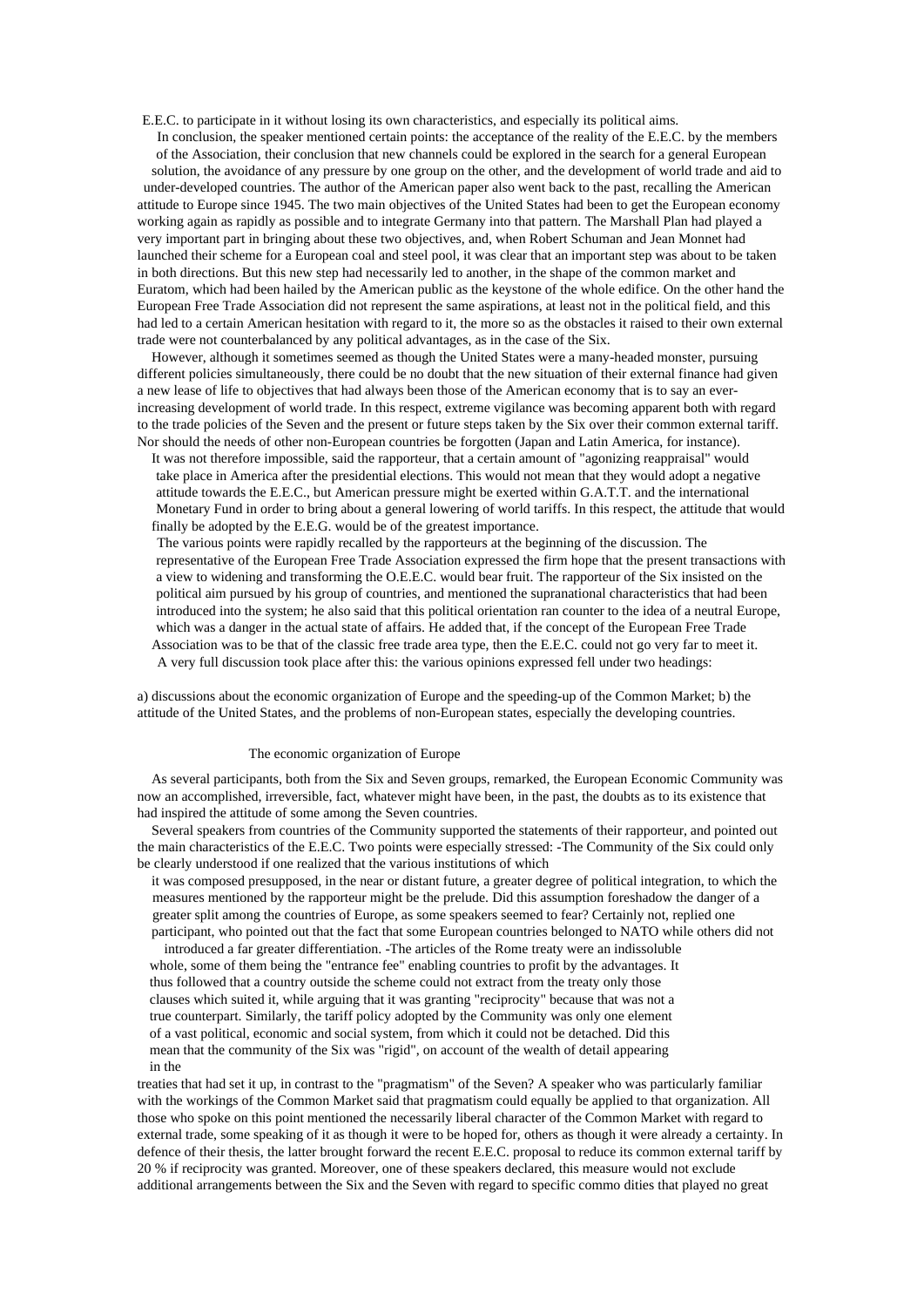part in trade between the European nations and the rest of the world, especially the United States. The E.E.C. had proposed to the Seven a discussion within the framework of the "Seven plus One", whereas a failure would probably result if obstinate efforts were made to resuscitate the former Maudling Committee. This view was not shared by another speaker, who thought that a useful resumption of negotiations could take place within that Committee if its members were willing to reach agreement.

It is certain that the accelerated implementation of the common market decided upon recently had provoked fresh fears in the countries that did not belong to it. They feared that such acceleration would make any agreement between the Six and the Seven a mere illusion.

One participant tried to show that such an acceleration would, on the contrary, increase the likelihood of a multilateral European solution, since a strengthening of the economic position of the Six would enable the E.E.C. to show itself more flexible towards the non-member countries. Another speaker said that the development of the Common Market had not, so far, been accompanied by any sign of hostility towards the countries outside it, and that there was no reason to think that this state of affairs would alter. Besides, it was wrong to exaggerate the importance of the discriminatory element within the Common Market scheme. Once the common tariff was in force, the expression could disappear from use.

Even if one was not concerned about the political future of "Big Europe"— and several speakers did express such concern—a number of participants felt that every effort must be made to avoid the crystallization of the two economic blocs. This would have serious effects in several spheres: to take investment as an example, it might oblige investors, both European and American (and it was clear that the latter were becoming increasingly interested in Europe) to make a far greater overall effort, whereas if there were a single, greater economic unit, much overlapping could be avoided. Moreover, the common market was beginning to produce visible changes in several trade currents, and an advantage accruing to one country could only do so at the expense of another. Even if the existence of the Free Trade Association provided a "compensation" for the exporters of its member countries by stimulating fresh trade in its turn (and it was difficult to draw up a balance-sheet of this at the present time) it was likely that a less dynamic market than that of to-day would no longer mask the difficulties, but present instead problems that only closer co-operation could solve. In answer to these fears, speakers belonging to the Six pointed out that the problem of "double investment" had always existed and that its consequences must not be exaggerated; as regards currents of trade, they stated that the Common Market stimulated just as important changes within its own framework, and that it had finally been recognized that these changes were beneficial to the Community.

If it was recognized that the E.E.C. had a common policy in the wider sense of the word, whereas this is not true of the Free Trade Association, several speakers thought that it would still be possible to examine arrangements for laying down certain lines of action for both groups in the future. Agriculture was quoted as one possible sphere for such an effort, and also economic aid to overseas countries (see below) and the external tariff policy (which would come about if the Association adopted the appropriate clauses of the Rome Treaty). This led to the question of the institutional setting within which such-cooperation could work. A Scandinavian participant suggested that a very close comparative study be made of the respective clauses of the Rome and Stockholm Treaties; he felt that this would show that there were more points in common than was generally thought, after which it would merely be necessary to incorporate those points into a permanent agreement. An American speaker, who follows European economic evolution very closely, suggested two possible approaches: either, as mentioned above, extending to the Seven the character of a Customs union already possessed by the Common Market, or including the latter as a body into the European Free Trade Association as its eighth member.

However, a continental speaker thought it advisable that, in the light of the political implications of the Six, any negotiations between them and the Seven should be preceded by a formal declaration as to the final aims of both parties. An American speaker added that any merging of the two groups that did not include political implications would be considered unsatisfactory to the United States.

However, all the economic and even political problems governing the future development of Europe could not be resolved by a confrontation of the ideas of the Six on the one hand and of the Seven on the other. Several speakers underlined the special circumstances of certain countries. For example, Austria, Sweden and Switzerland had to be very careful not to appear to compromise their political neutrality in the slightest degree. On the other hand, it seemed that British public opinion was more prepared than formerly to envisage a strengthening of ties with the Six; and one participant pointed out that the reasons that had led the latter to bind themselves so closely were almost all valid for the United Kingdom also. However, real political willingness was needed on both sides, and before that could happen certain "ghosts must be laid". The Six and the United Kingdom must be given enough time to reach agreement; in the meanwhile, difficulties of a commercial nature should not be allowed to prejudice political relations. In this connection, the special position of the United Kingdom as mentioned by several speakers, who stressed that country's importance in the European context. But, as one speaker said, it was not certain, in the present state of things, that a British request to join the Six (whether it were, as has been suggested Euratom and E.C.S.C., or E.E.C. within the scope of Articles 237 and 238 of the Rome Treaty) would be so favourably received by the latter, some of whom might suspect that there was a fly in the ointment.

If the political unity of the Six is considered desirable (and most of the participants thought it was) it was not certain that the Common Market was the best method of achieving this aim, said one speaker, who pointed out that the unity in question was making slower progress than the dismantling of tariff barriers. However, said a Scandinavian speaker, one had to admit that the Six constituted the nucleus of a great united Europe, who should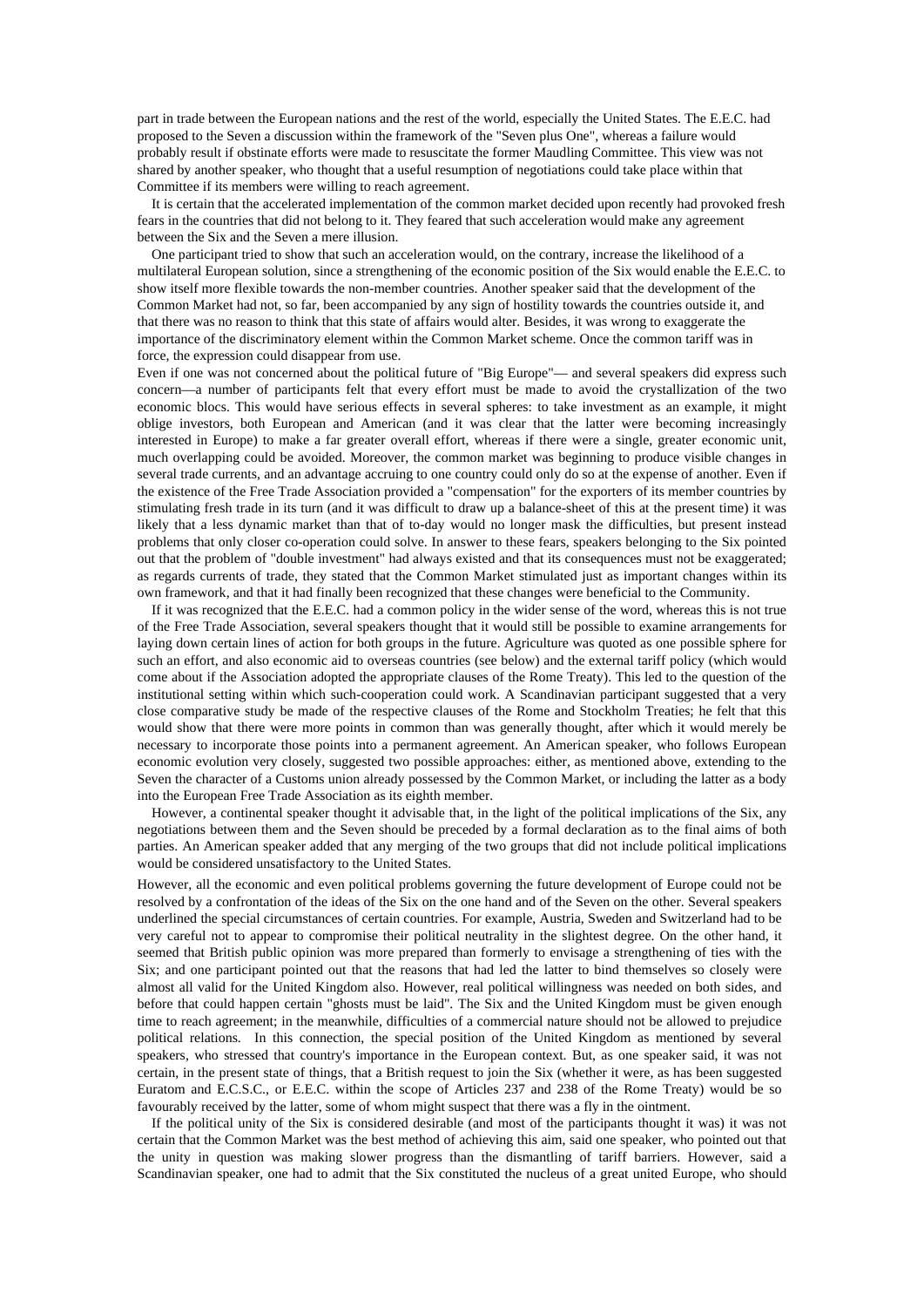remain the long term objective and be the task of an entire generation.

#### The attitude of the United States and problems of non-European countries

If the problems raised by the two groupings of the Six and Seven should be examined by the countries concerned, there is a new and capital factor in the now more direct association of the United States and Canada in the development of the European economy, as shown in their intended participation in the future Organization for Economic Co-operation and Development (O.E.C.D.), which is shortly to replace the O.E.E.C. In a very detailed speech, an American participant gave a comprehensive picture of the attitude of the United States with regard to European economic achievements. In passing, he pointed out, as several other speakers had done, that the behaviour of Mr. K. had done much to strengthen the links that bind the West, especially in Europe, and Mr. K. he said, should be thanked for that. He recalled the part played by the O.E.E.C. just after the war in re-establishing economies and promoting the freedom of trade. That task had now been accomplished, and the choice was not between the new organization and the existing one (in other words, the status quo), but between that new organization and a regression. The only difficulty was that which might occur between the O.E.C.D. and the G.A.T.T. or the I.M.F.,which the United States wished to see reinforced. Progress of convertibility, especially, had abolished any justification for European discrimination against United States exports. The problems that the O.E.C.D. would have to face went far beyond the quarrel of the Six and the Seven, and were more concerned with the position of small countries as compared with big ones.

Analysing the policy of the United States, the speaker said that this had changed considerably, the Americans now recognizing for example that the steps to be taken should include safeguards against restrictive practices. However, a problem of principle arose—that of delegating to an external organization matters which were traditionally within the competence of the United States Congress, such as the control of commercial policy. Finally, the importance of the external trade of the United States was greater than the 1 % of the total previously quoted would lead one to suppose. On the one hand, the United States could not allow the deficit in their balance of payments of the past two years to continue; on the other, their whole policy of promoting investment abroad and sustaining the development of the world economy would thus be called in question. The United States thought that the industrial development of the Community of Six would make it an increasingly interesting market for American exports, and that was why they were paying close attention to the common external policy of the E.E.C., which should not only be liberal, but also constructive (agricultural problems). Moreover, the existence of the Six group enabled the United States to negotiate with them concrete arrangements on points of detail that had not so far been satisfactorily settled. As for the solution adopted by the Seven, it raised no objections in the United States, so long as it proved to be entirely compatible with the rules of the G.A.T.T., to which the United States were increasingly attached as an instrument for the implementation of a non-discriminatory world trade.

Other speakers, both American and European, insisted on the need for the whole free world to distribute more widely the expenses in the common interest which have laid at the root of the difficulties experienced by the United States, for the past two years. This was true, not only of military expenditure abroad, but also of aid to underdeveloped countries, which should not only be maintained but even considerably increased in the years to come. It was within this context that a solution should be sought, rather than in a massive increase of American exports, which would not be particularly suitable for European countries.

The problem of institutions arose again here. One speaker doubted whether the O.E.C.D. would be able to deal with the tasks of the future, and asked whether NATO would not be a more appropriate setting. In any event, a stop had to be put to dividing up of action in this field between the United States, the United Kingdom and the rest of Europe. Instead of that distribution, there should be a correct division of tasks under the political patronage of the Atlantic organization.

A Scandinavian speaker recommended the reduction of tariffs on the part of the industrialized countries within the framework of G.A.T.T.; this would accelerate the development of trade in the backward countries. Previously, several speakers had insisted on the special responsibilities for Africa assumed by such countries as Belgium, France, Great Britain and Portugal. In the first two cases, this fact was reflected in the Rome Treaty, which laid down preferential treatment for the produce of the African territories. For its part, Great Britain granted Commonwealth preference (and this did not only apply to raw materials, far from it). A British speaker suggested that the Six and the Seven should agree to coordinate measures in this connection.

Although Africa was often mentioned in the course of the discussion, it was also recognized that the United States has special responsibilities, mainly in Asia and Latin America. More generally, it was stressed that, in the face of growing aspirations in all under-developed countries, it was essential that the West should give the impression of being able to guide them while at the same time granting them satisfaction. Simultaneously, each European country should receive a certain liberty of action so that it might develop certain bonds, especially in the cultural sphere.

Whatever solutions might finally be adopted with respect to the O.E.G.D. and its field of action, it was indispensable that there should be no hiatus between the end of the O.E.E.C. activities and the beginnings of the new organization, two speakers particularly stressing the need to continue the contracts of the excellent technical teams set up by the O.E.E.G.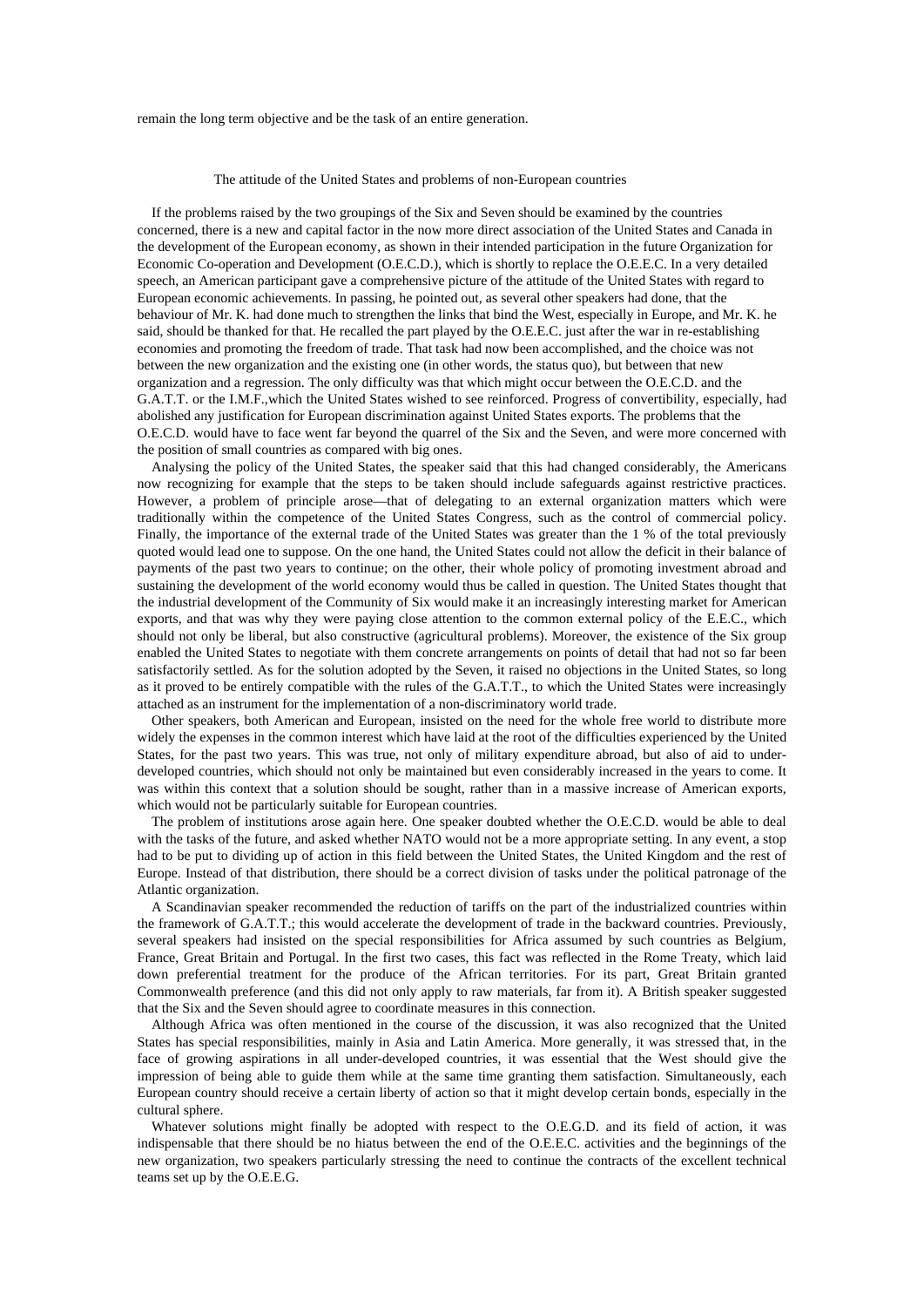If, by some mishap the statute of the O.E.C.D. were not to be ratified by the United States (an American participant pointed out that protectionist forces might eventually win the day over the liberal forces if there were no improvement in the balance of payments before that time), than, as one European speaker said, there would have to be a reinforcement of the mutual obligations of the free world that would go further than the rules laid down by G.A.T.T. and the I.M.F.

In summing up certain of the points raised, the Secretary General of the European Group drew a few conclusions:

1) The problem of the Six and the Seven was not purely European. It was of capital importance for our American friends and no solution should be adopted to which they could not subscribe. 2) Despite this, there was room, in

certain conditions, for several intra-European arrangements. 3) In the light of the different points of view expressed, it was noteworthy that all speakers had thought that

certain frictions between the Six and the Seven could be smoothed over, provided that the problems arising were precisely circumscribed.

Many speakers had stated that an overall settlement of the "Six-Seven" problem could only take place if there were a common aim, a desire for political co-operation. Other speakers, however, did not feel that a multilateral association called for such a common viewpoint. It might be tried to come to an arrangement on selective points of specific economic friction between the two groups. It was important that none of the participants believed that an economic co-operation could be limited to purely commercial and trade-elements.

It had been advised not to dramatize the issues. But this did not mean that the future negotiations on both sides should not show proof of "de la bonne volonte".

It was worth noting that the discussions which had taken place had enabled full light to be shed on the arguments for both sides and this meant that, unless there were very important developments a new discussion of this problem in the Bilderberg combination should not be necessary.

The complete text of the Secretary General's conclusions is appended as an annex. Before adjourning, the participants expressed, through the Session Chairman, their warmest wishes for a quick recovery to H.R.H. the Prince of the Netherlands, who had been prevented by a sudden illness from presiding over the second day's meeting.

### PRESS STATEMENT

On May 28th and 29th a Bilderberg-conference, presided over by H.R.H. the Prince of the Netherlands, was held in Burgenstock near Lucerne. 60 Participants, from 12 countries of Europe and from the U.S.A. and Canada, attended the meeting. Participants came from the political, industrial, labor and professional fields.

The conference started with a survey of the present political situation, after which the economic problems of Europe were discussed with special reference to the future relations between the European Common Market and the European Free Trade Area, and of the United States and Canada to them.

Prince Bernhard was to his great regret unable to preside over the sessions of May 29th owing to indisposition.

30 May 1960

## ANNEX NO. I

#### Summary of the discussions on Saturday 28th May by Mr. C. D. Jackson

Ever since our friend van der Beugel asked me to do a little summing up 30 seconds ago, I have been scrambling desperately in order to have something to say. I think that the salient points are the discussion as to whether or not Mr. K. is a heretic, what are we going to do about Berlin, and the question of American leadership.

A warning note has been sounded this afternoon and this morning about the question that we really had to do something about Berlin. It is very true, that it is extremely difficult to think one's way out of the Berlin "cul de sac". It is so easy to say: Well, let us just get out and see what happens. But we have settled ourselves with a kind of mystical symbolism in the case of Berlin that just cannot be disregarded, and it seems to me that the concession, the compromise, the device, the formula, that we would work out with the Russians in order to find a "solution" to Berlin would be very dangerous and make no sense if we were not to get an equal and comprehensible concession from the Russians. And when I say comprehensible, I mean not just comprehensible to another foreign minister, but comprehensible to the man in the street. Otherwise, we will be both physically and psychologically out-flanked in Europe. If our Berlin concessions are too great or without adequate quid pro quo, the West Germans will have to make some kind of accommodation with the East Germans, which means the Russians. Then NATO will inevitably begin to go down the drain. NATO may continue to exist on paper, but it will have no teeth. It may have some beautiful gums, but not much to chew with. Now on Mr. K's orthodoxy, I thought that the exchange between some of the participants was absolutely fascinating. Is it not a fact though that something new has entered into the Soviet picture since the advent of Mr. K.? Something new to the extent that whether for reasons of heresy or un-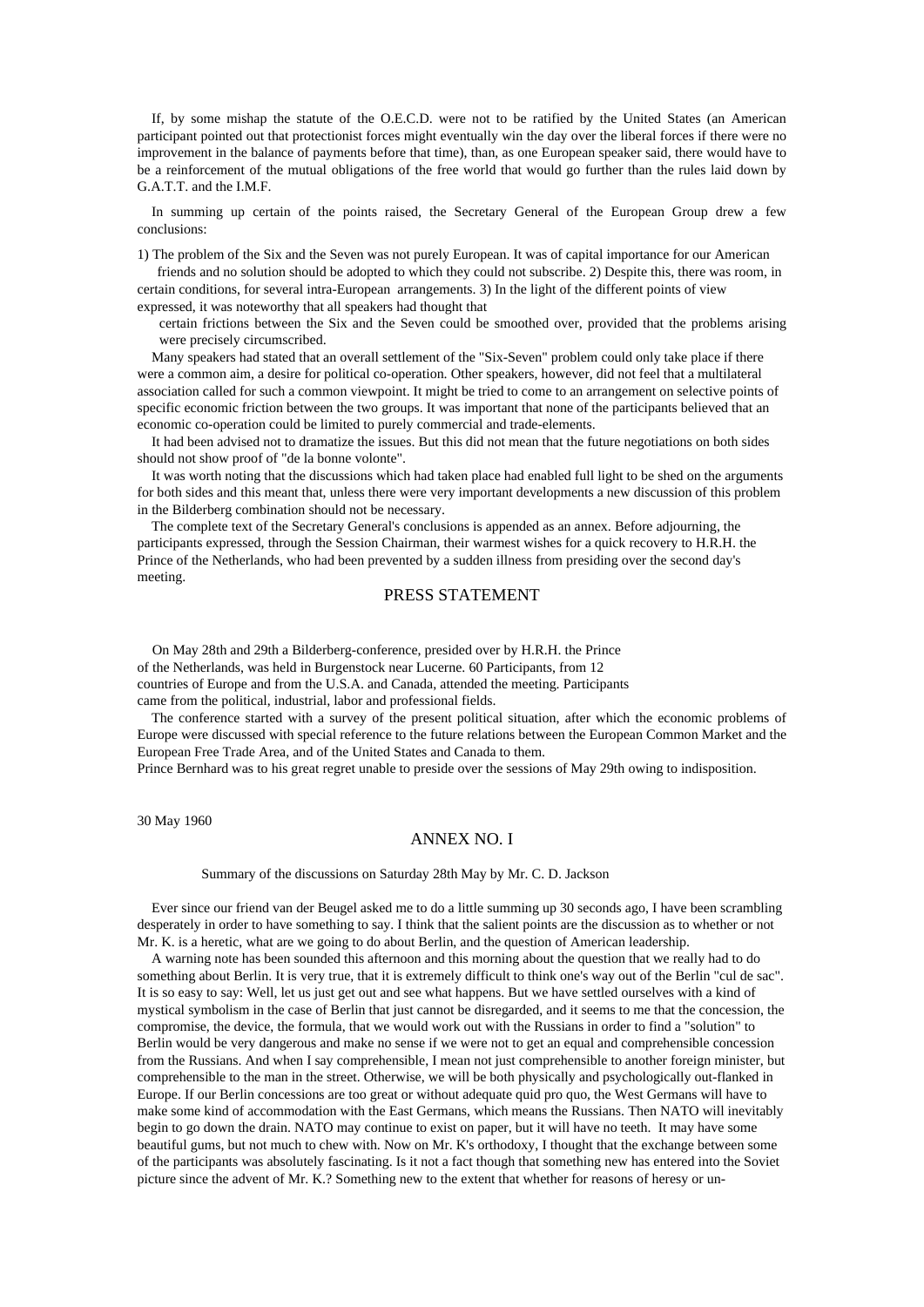orthodoxy, or because he thought he could make the Soviet people evolve at his wish, Mr. K. has permitted the dawn of what might be referred to as "public opinion" in the Soviet Union. Now public opinion is the direct antithesis, the direct contradiction of the police-state, and the police-state is essential to the State-religion of Marxism, of which Mr. K. is the high priest. And how long or how far can you tamper with a State-religion without raising a certain amount of hell with the Cathedral in which the high priest operates? Mr. K. is engaged in an extremely interesting game, he is trying to have his cold-war and eat it too, and it may be a trifle indigestible as it has appeared at times. Now that is not something that we should take too much comfort from.

I wish that I could leave this room, thinking with another speaker that Mr. K. might not be there in a month or two. That would be just wonderful. But I don't dare think about this any more than I think about our new favorite topic, which is that the Chinese and the Russians are going to be at war in the next couple of months.

Now I must return to this matter of preparing for some new diplomatic initiative on the part of the Russians as explained by some of the speakers. There is no question but there is going to be another move: The West has fallen into the habit of scoring points by getting out of tight fixes, heaving a great sigh of relief, and then going off to have a Martini at 5:30. That 5:30 whistle never blows in the Kremlin, and these gentlemen are hard at work at the moment preparing the next "sale coup" which is sure to come, and probably very soon. I would hope, in concert with our allies and our allies in concert with us, that we could get around together at all levels and try to think through an initiative on our part. This word initiative is worth much these days and we have had it heaved at us for a long time by a great many people. Unfortunately, we have not taken a great many initiatives because many of them are awkward and difficult, but I think it is essential that we should get ourselves into an initiative mood, and I think that the break-up of the Summit in Paris furnishes us with such an opportunity that we might not have had otherwise.

Now, to wind the matter of U.S. leadership, I am frankly and flatly on the side of those speakers who do not believe Washington has been too unsuccessful in that respect. I cannot present my personal experience as comparable to that of my compatriot who stood up for the American leadership or to some of the other foreign service gentlemen here, but having done a stage in the White House, having done a stage—briefer—in the State Department, I can assure you that the omnipresence of British desires, no matter what the subject, can be pretty appalling at times, and it really makes little difference whether Labour is in power or the Tories. It can be profoundly irritating, and besides induces a sort of Pavlovian reflex on our part. By now, we almost have a conditioned reflex that if Downing Street so much as twitches an eyebrow, we have to dive under the desk, which is rather a bad thing for us and not conducive to that much desired or deplored leadership.

## ANNEX NO. II

Summary of the discussions on Sunday 29th May by Mr. E. H. van der Beugel

I shall be very short, which is not difficult, I will be serious, which is rather more difficult at this time of the day, and I will be objective which is still more difficult for me. Summing up cannot be a repetition of the arguments. This probably means that practically everybody who has intervened during this day's debate will feel that his particular point of view has not been dealt with, but it cannot be otherwise. I was extremely grateful to Mr. Rijkens for pointing out one fact which seems rather important in this kind of gathering, i.e. that the Six did not speak with one voice, that the Seven did not speak with one voice, and that even between fellow-countrymen there was what I should like to call a slight difference in accent, with the possible exception of our United Kingdom friends.

When I now try to sum up what we have done today, I think, that one result of our discussion is that it has been established beyond any doubt that the problem between the Six and the Seven is not a purely European problem. There has been some doubt in the minds of our American friends whether it would be appropriate for them to intervene, and I think that it has been established here that the problem we have discussed is a problem of the greatest interest to our friends overseas. For several reasons. In the first place, I think in practically every speech it has been pointed out that an eventual solution cannot be found without the active assistance, support or even agreement of our overseas friends. In the second place, as to the organizational structure, which is now being discussed in Paris, it is definitely certain that this organization cannot work without active participation of our U.S. and Canadian friends, and in the third place, from the point of view of the U.S., it has been made very clear by some American speakers that, even for the internal development of the U.S., events in Europe, not only as to aid the underdeveloped countries but in the greater framework, are very relevant.

The second point I should like to make is this: an American inter vention has made it clear that, notwithstanding this first point, there is some room under certain conditions for an intra-European arrangement. I say: under certain conditions, taking into account our global responsibilities. I think this is a very important point because some of us have feared that the external relations of the Six could only be global or not at all, and if that were true, there would be no room for any specific European arrangement.

Now, as my third point I should like to mention what we can expect for the future. There, I think it is not possible only to mention common ground. I think that if we make a fair summing-up, it is necessary to mention different points of view. There is common ground fortunately, but in a rather limited field. The common ground is that practically every speaker thinks it possible to make arrangements on specific and selective points of economic friction between the Six and the Seven. But that does not touch the heart of the matter. It is in itself an important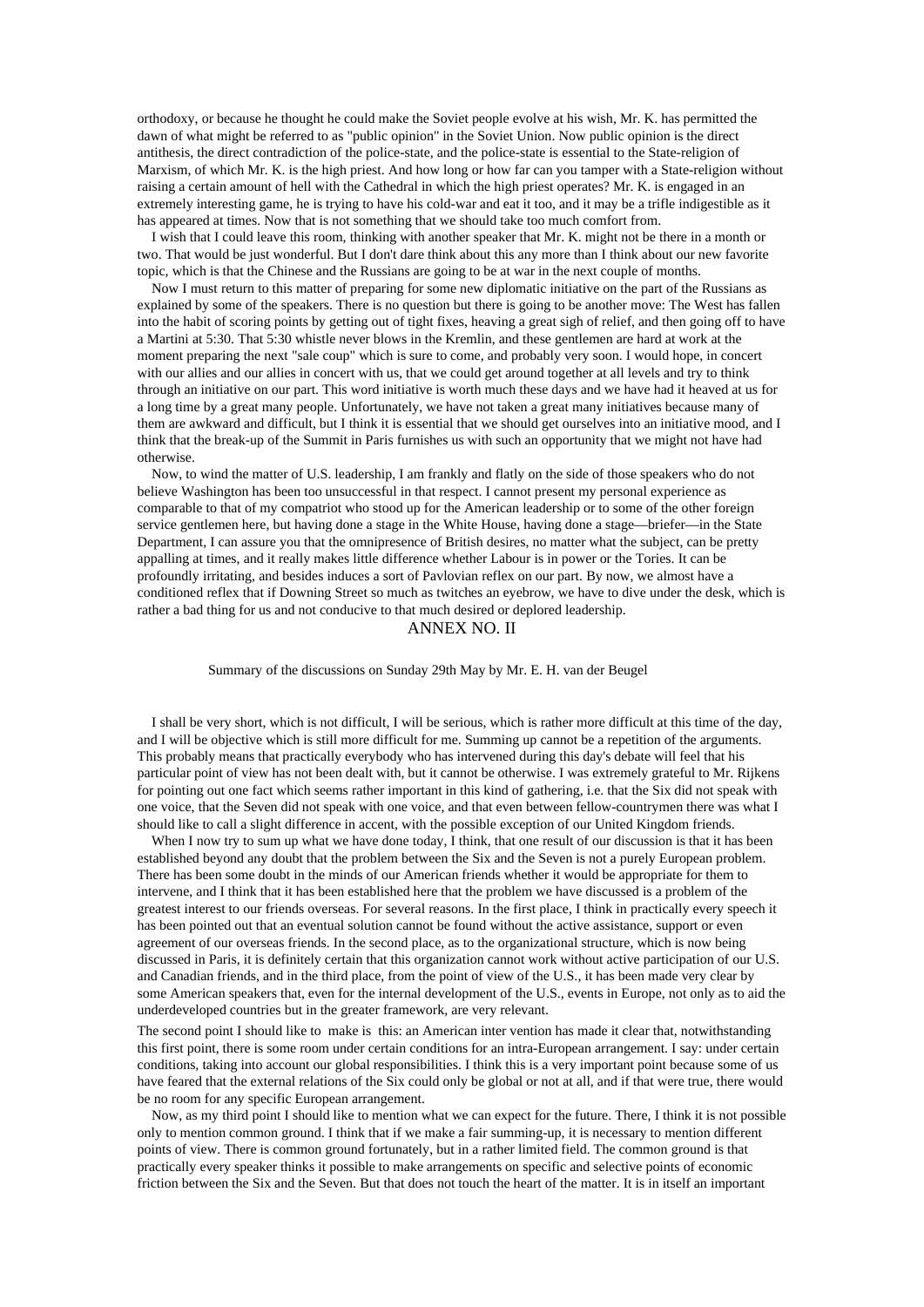achievement, but it does not touch the heart of our discussions. The heart of our discussion was that (and I think that is a fair summing-up) a very substantial part of the opinions expressed leads to the conclusion that an overall settlement of the Six and Seven problem can only be found when there is a common political aim. In other words, that an economic co-operation of real magnitude is only possible if it ultimately Teads to some form of political cooperation. That is one very important schopl of thought which has been expressed here today. On the other Band, there are those who think that achieving a multilateral association in Europe does not require a political aim. I think that it is highly improbable' that this rather deep difference of opinion can be solved in a very short time. I think what we shall see in the future is an effort to come to an arrangement on selective points of specific economic friction between the two groups, but I do not think that the discussion of today can lead to any optimism with regard to the possibility of an overall settlement in the very near future. What I think was a rather important element of our discussion is that both groups, even those who think that some form of economic co-operation will do, have recognized the fact that even this economic co-operation cannot be limited to what I should like to call commercial and purely trade-elements. We have been advised not to dramatize the issues which have been discussed, and I think this is a very wise advice. We have seen a rather important "debunking" of the tragic prospects of a split in Europe. Nevertheless, Mr. Chairman, I should like to say that not dramatizing the thing should not mean that we should not take this thing very seriously, and our debate can only lead to the hope that those responsible for the negotiations in the future will do so with what the French call "de la bonne volonte". As to the Bilderberg Meetings itself, I think that I find myself in agreement with a French participant when he said that we have reached the phase where we practically know all each other's arguments, and personally I do not think that it would be wise to discuss this specific matter again in a Bilderberg Conference unless there are really very important new developments. Nevertheless, I think hat these talks have definitely cleared our points of view.

ANNEX NO. III

#### Introduction on O.E.C.D. By Mr. E. M. Martin

I want to talk primarily about the organisation of Europe in the economic field and about some U.S. attitudes toward the issues in this area.

First I should like to say something about the development of the successor organisation to the O.E.E.C. known currently as the O.E.C.D., the Organisation for Economic Co-operation and Development.

We have made considerable progress toward developing the outlines of such an organisation and had a relatively successful meeting during this past week on the subject, which I attended.

There are still a good many problems ahead and I would just as an introductory comment like to call attention to the statements made yesterday morning by a number of people about the help which Khrushchev's attitude has been toward solidifying the West and to indicate that I think we may need this help to come to a successful conclusion of these particular negotiations. Yet this leaves me a little unhappy, I must say. It seems to me that, while we all want a "detente" it is hard to see how we are going to get one, if after a few successful negotiations with the Soviets our spirit of cohesiveness is going to disappear; it does not seem to me that the disappearance of our unity and our will is the best way to get further concessions from the Soviet. While we may get over this hurdle it seems to me that in the longer term we still have some real problems if our public opinion keeps pressing us into this dilemma of being able to be firm only when Khrushchev makes mistakes. First a little history about the O.E.E.C. problem. It seemed clear to us and some other people that over the past year the vitality of the present O.E.E.C. organisation had been running down. It did a magnificent job without any question in helping Europe recover from the disruption and the damage of the war. It pioneered the development of liberal trade policies, keeping pressure on the countries to move ahead much more rapidly than they otherwise would have. However, this task had been essentially completed and it was necessary to find some new direction in which to move. In addition, rightly or wrongly, a certain bad odor had wiped off on the O.E.E.C. in the minds of some countries because of its role in the six-seven negotiations and at least one major country was seriously considering withdrawing. I might add that this country indicated formally just this past week in the meeting that it still had this under active consideration.

What all this means I think in approaching a new organisation is that we are not faced with the choice between a new organisation or standing still. We are faced with a choice between a new organisation or moving backward and eventually having nothing. We and others felt that it was not an acceptable alternative to let the present organisation die on the vine, but that it was important to have a strong organisation in Europe dealing with economic questions in an overall fashion. We thought that if one looks to the future instead of the past there were problems coming up in the sixties which could be dealt with in this way: The increasing importance of economic growth, maintaining a degree of economic stability the importance of doing what we could do for the less developed areas whose standards of living are not rising as rapidly as our own and the provision of a larger organisation or framework of a strong character within which the differences between the Six and the Seven could perhaps be better solved. We also thought that it was useful to have such an organisation as this as the one framework in which the neutrals could find themselves in association with the West, an important thing in our view.

We also thought that to have this organisation disappear would be a mark of Western disunity which we wished to avoid.

Now when we looked at the problems coming up for the future and the possibility of creating a strong organisation to deal with them, we thought that the best way to approach it was to try to strengthen the organisational structure which we had, to direct it to the problems of the future rather than of the past and that, since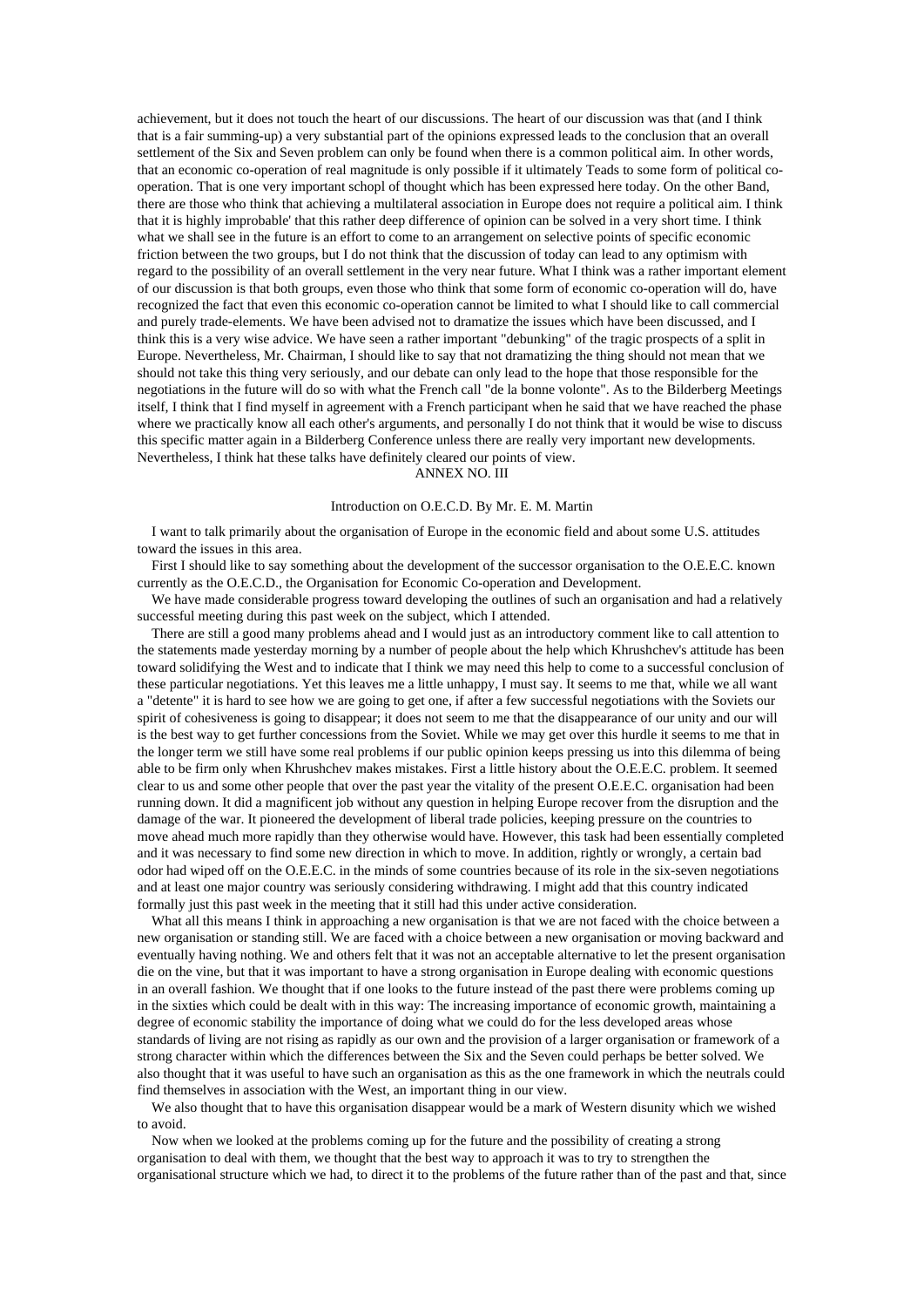these problems were ones, which on the whole we—the U.S. and Canada as well as the Europeans—had a good many points in common, we could join and become full members, participating in trying to solve them. Now it is in this direction that the Group of Four has moved in proposing a new organisation and this is a direction which in general the U.S. has thought was desirable.

The major difficulty which has arisen is over the scope of the activity of the organisation in the field of trade. We have thought that with the coming of convertibility, with the completion of the period of postwar reconstruction, the need for trade arrangements on a regional basis has pretty much disappeared. We also thought that future trade problems could be handled in the global framework of G.A.T.T. and of the I.M.F. We were prepared to see a considerable strengthening of G.A.T.T. to this end and are making proposals at the current meetings to this effect. However—and I must say this is a problem which concerned our Congress as well—we have tolerated, accepted as desirable and necessary for a period of nearly fifteen years, extensive discrimination against U.S. exports on the part of the European members of the O.E.E.C. We thought this was desirable and necessary to help them in their wartime reconstruction, but with the coming of convertibility for most of these countries this justification had disappeared. Therefore we felt that whatever trade arrangements might be continued, those which had regional discrimination built into them, could not be acceptable as a solution to the future problems that we face ahead of us.

On the other hand we found that a good many of the European countries were very attached to the code of liberalisation and the other trade arrangements which have been built up in the O.E.E.C. They felt that these arrangements were more comprehensive, more detailed than the rules and regulations under G.A.T.T. They also felt that in the smaller group of Europe there could be more effective pressures to enforce them than in a global area like G.A.T.T. where many of the countries would not be particularly interested in actions by one European against another. Now they have agreed, however, that regional discrimination as they define it—and I am not sure whether we agree on the definition—should be a thing of the past and should not be continued. These countries are however not prepared, in other trade matters to give up what has been set up for the past, but feel there may be problems in the future which will require the framework they have had and therefore it should be retained.

Now this difference has been the central issue of the meeting we had this past week and will continue to be so for some time. I think it is important to note in this connection that this is not a Six and Seven issue. As far as the U.S. is concerned no position that we have taken and no language that we had wished to have in the treaty was related to the question of attitude toward the Six and Seven problem. It was also interesting that the three countries which took the lead in wanting to retain the full scope of the O.E.E.C. regulations were  $>$ , drawn from both the Six and Seven camps. And the three countries which primarily took the lead in the discussion along the lines of essentially the U.S. position were also drawn from both camps. It seemed to be much more a small versus a large country split than a Six and Seven split.

I may say some of us found it also amusing that one of the countries which was most active in support of the O.E.E.C. code of liberalisation has traditionally been the most difficult to keep in line with O.E.E.C. rules. And the one country that spoke most vigourously in favour of G.A.T.T. as a solution to all problems has been notorious in the past ten years for its cynicism with respect to G.A.T.T.

The meeting this past week ended with some degree of success, the U.S. recognising as it had not done before the strength of the feeling on the part of many of these countries about the old. O.E.E.C. arrangements: we modified our position considerably. We agreed for example, that it would be desirable to have in the new organisation a trade committee, that this trade committee should be empowered to deal with such Six and Seven problems as still existed when the new organisation comes into effect, that it should be a form in which there could be what we call trade confrontation, in other words one country can bring complaints against the trade practices of another. We also agreed that we would be prepared to go through the code of liberalisation and see what provisions in it seem to us still appropriate for the future and what provisions were acceptable in our terms.

Now this is where one of our difficult problems arises. Our Congress is exceedingly jealous of delegating any power over U.S. trade policy to an international body or even to the executive branch of the U.S. government which will operate in an international body, and the tight rope which we have to walk is to try to see how much we can buy without prejudicing the possibilities of ratification, because our adhesion to this new organisation will have to be ratified by the Congress. Now we feel that the real issue as it has developed is one of those awkward ones, which, though very difficult in principle, can be solved in practice. Essentially, as I would see it, our Congress is reluctant as a matter of principle to delegate to an international organisation control over U.S. trade policies, control which they realise will probably never be exercised because within the framework of these rules our trade policies are pretty good. On the other hand a number of European countries are reluctant in principle to give up controls, having in mind primarily other European countries and not the U.S., controls which they too realise they will probably never have to exercise. So what we have to do is to try to move people as far as we can away from this devotion to principle and down to the practicalities of specific arrangements and see what we can work out in the form of a compromise. But this moving from principle to practical compromise, that's where the will to have an arrangement to continue to show the solidarity of the West comes in and plays an important role, *i* Now to move a little bit to the Six and Seven problem, the U.S. delegation S has distributed a paper prepared by an American expert on this subject. It may appear a little long but I would suggest that from the bottom of page 5 on is the most pertinent material. I would like however, to give a perhaps somewhat different view as there is still a considerable lack of clarity about what I see to be the U.S. official position as distinct from U.S. public opinion on the Six and Seven issue.

The essential background to the current U.S. position on this specific Six and Seven question is, I think, the